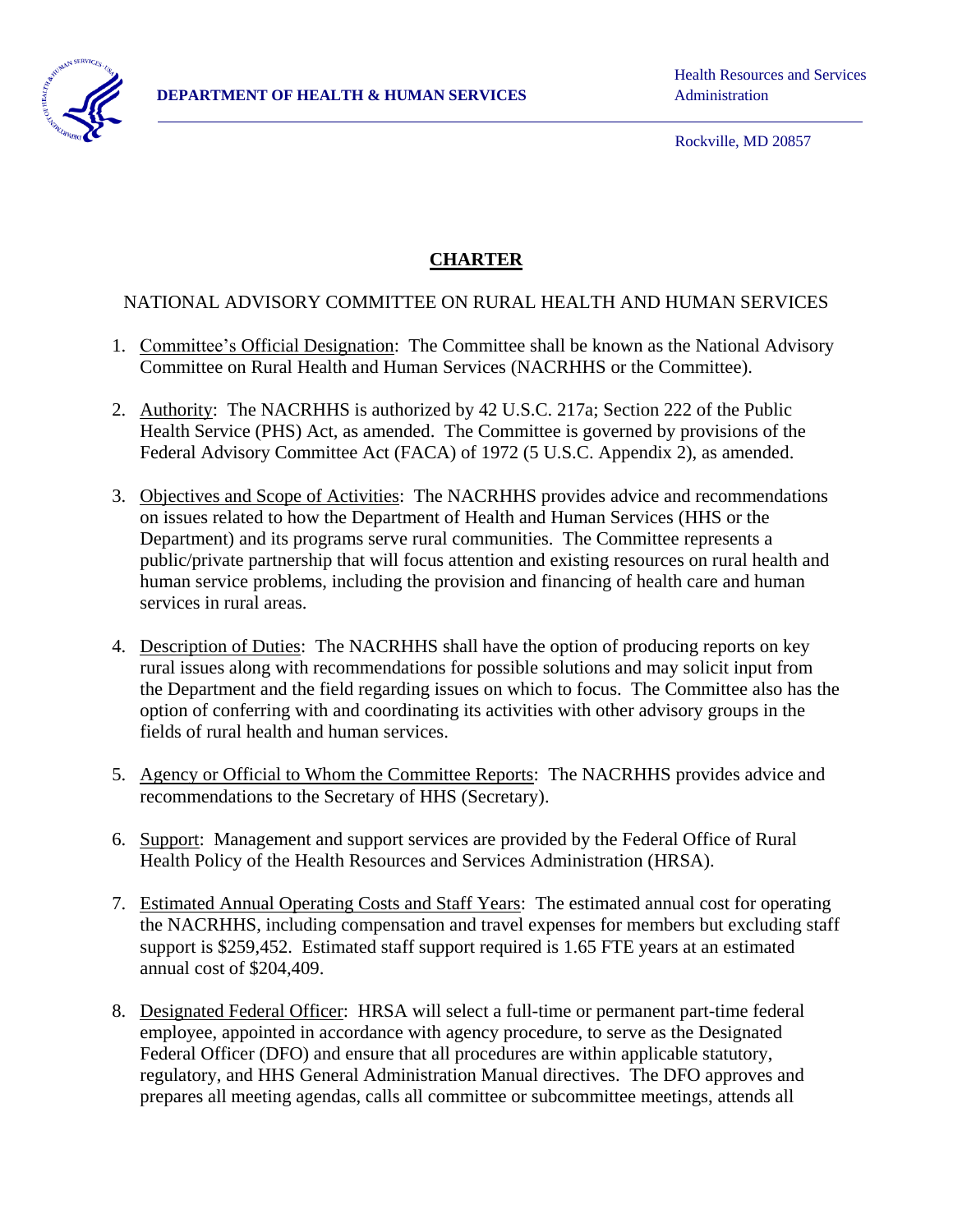committee and subcommittee meetings, adjourns any meeting when the DFO determines adjournment to be in the public interest, and chairs meetings when directed to do so by the Secretary. In the event that the DFO cannot fulfill the assigned duties of the committee, one or more full-time or permanent part-time employees will be designated as DFO and carry out these duties on a temporary basis.

- 9. Estimated Number and Frequency of Meetings: The NACRHHS may meet up to three times a year. Each meeting must be called or approved by the DFO. Meetings may be in person or via webcast. The NACRHHS may hold meetings in the field to gather input from rural citizens. Meetings shall be open to the public except as determined otherwise by the Secretary in accordance with the Government in the Sunshine Act (5 U.S.C. 552b(c)) and the FACA of 1972 (5 U.S.C. Appendix 2). Notice of all meetings shall be given to the public. Meetings shall be conducted, and records of the proceedings kept, as required by applicable laws and departmental regulations. A majority of the appointed members of the Committee, including the Chair, constitute a quorum, but a lesser number may hold hearings. Any vacancy in the Committee does not affect its power to function.
- 10. Duration: Continuing.
- 11. Termination: Unless renewed by appropriate action prior to its expiration, the NACRHHS will terminate 2 years from the filing date of the charter.
- 12. Membership and Designation: The NACRHHS consists of up to 21 members appointed by the Secretary. Members represent the diversity of health and human service issues in rural America. Approximately two thirds of the members should be rural health experts and approximately one third should be rural human services experts.

These individuals shall represent an appropriate geographic representative mix from across the country, including the Chair, selected by the Secretary, from authorities knowledgeable in the fields of delivery, financing, research, development, and administration of health care and human services in rural areas. Such authorities shall include representatives from state and local governments, foundations, provider associations, and other rural interest groups. Committee members should reflect a broad array of expertise, including Title XVIII, IX, and XXI of the Social Security Act, and be knowledgeable with the range of rural-focused health programs under the purview of the Secretary, as well as knowledgeable in the fields of rural human and social services, including issues related to transportation, children and family services, social work, services for the elderly, and rural economic development.

The Committee's health members should include representatives from the following key rural health care sectors: rural hospitals, physicians with experience practicing in rural areas, nurses with experience practicing in rural areas, rural health clinic clinicians, community health center administrators or clinicians, rural health researchers, mental health clinicians with experience practicing in rural areas, and State Office of Rural Health executives.

The Committee's human service members should include representatives from the following key rural human service sectors: State health and human service department executives,